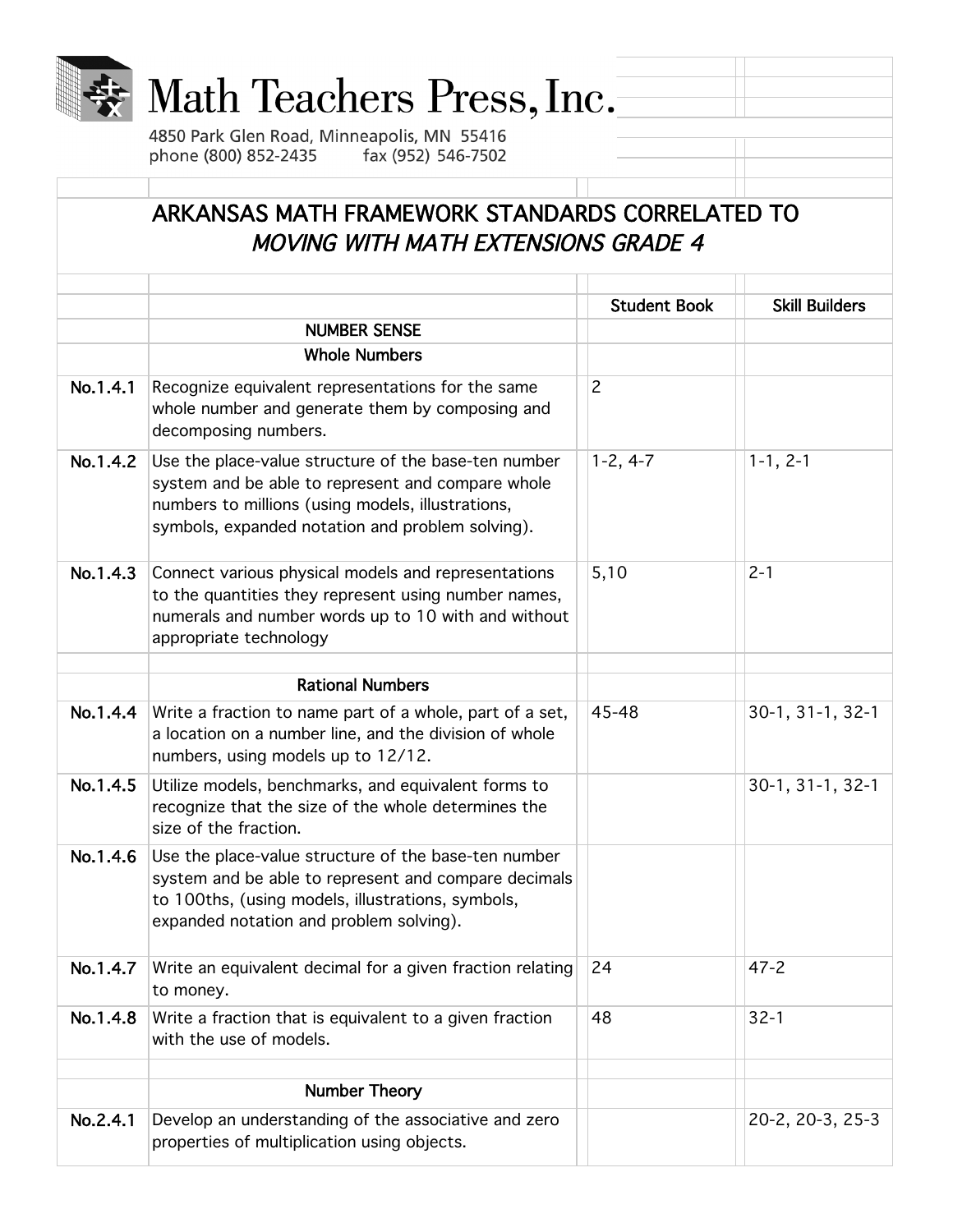|          |                                                                                                                                                                                                                                                                                                                                                                                                                                                                                              | <b>Student Book</b>     | <b>Skill Builders</b>                                                                                                     |
|----------|----------------------------------------------------------------------------------------------------------------------------------------------------------------------------------------------------------------------------------------------------------------------------------------------------------------------------------------------------------------------------------------------------------------------------------------------------------------------------------------------|-------------------------|---------------------------------------------------------------------------------------------------------------------------|
| No.2.4.2 | Apply number theory-odd/even, multiple, factor and<br>divisible by in an appropriate context, generate and<br>use divisibility rules for 2, 5 and 10, demonstrate<br>various multiplication and division relationships.                                                                                                                                                                                                                                                                      | 25-44                   | 24-1, 25-1, 29-1                                                                                                          |
|          | <b>Whole Number Operations</b>                                                                                                                                                                                                                                                                                                                                                                                                                                                               |                         |                                                                                                                           |
| No.2.4.3 | Use conventional mathematical symbols to write<br>equations for contextual problems involving<br>multiplication.                                                                                                                                                                                                                                                                                                                                                                             | 25-35,38                | $25 - 2$                                                                                                                  |
| No.2.4.4 | Represent and explain division as measurement and<br>partitive division including equal groups, related rates,<br>price rectangular arrays (area models) combinations<br>and multiplicative comparison-translate contextual<br>situations involving division into conventional math<br>symbols-explain how a remainder may impact an<br>answer in a real-world situation.                                                                                                                    | 37-44                   | $25 - 2$                                                                                                                  |
|          | <b>Computational Fluency-Addition/Subtraction</b>                                                                                                                                                                                                                                                                                                                                                                                                                                            |                         |                                                                                                                           |
| No.3.4.1 | Demonstrate with and without appropriate technology,<br>computational fluency in multi-digit addition and<br>subtraction in contextual problems.                                                                                                                                                                                                                                                                                                                                             |                         | $15 - 2$                                                                                                                  |
| No.3.4.2 | Demonstrate fluency with combinations for<br>multiplication and division facts $(12 \times 12)$ and use<br>these combinations to mentally compute related<br>problems $(30 \times 50)$ .                                                                                                                                                                                                                                                                                                     | 34                      |                                                                                                                           |
| No.3.4.3 | Attain, with and without appropriate technology,<br>computational fluency in multiplication and division<br>using contextual problems - 2-digits by 2-digit<br>multiplication (larger numbers with tech) - up to 3-digit<br>by 2-digit division (larger, with tech) - strategies for<br>multiplication and dividing numbers - performance of<br>operations in more than one way - estimation of<br>products and quotients in appropriate situations and<br>relationships between operations. | 28-29, 33-36, 44        | $20-1, 25-2$                                                                                                              |
| No.3.4.4 | Solve simple problems using operations involving<br>addition, subtraction, and multiplication using a variety<br>of methods and tools.                                                                                                                                                                                                                                                                                                                                                       | 2, 13-20, 22, 24-<br>36 | $9-1, 9-2, 10-1, 11$<br>1, 12-1, 13-1, 15-<br>1, 15-2, 16-1, 17-<br>1, 18-1, 20-1 to<br>20-3, 21-1, 21-2,<br>$22-1, 23-1$ |
|          | <b>Estimation</b>                                                                                                                                                                                                                                                                                                                                                                                                                                                                            |                         |                                                                                                                           |
| No.3.4.5 | Use estimation strategies to solve problems and judge<br>the reasonableness of the answer.                                                                                                                                                                                                                                                                                                                                                                                                   | 34                      |                                                                                                                           |
|          |                                                                                                                                                                                                                                                                                                                                                                                                                                                                                              |                         |                                                                                                                           |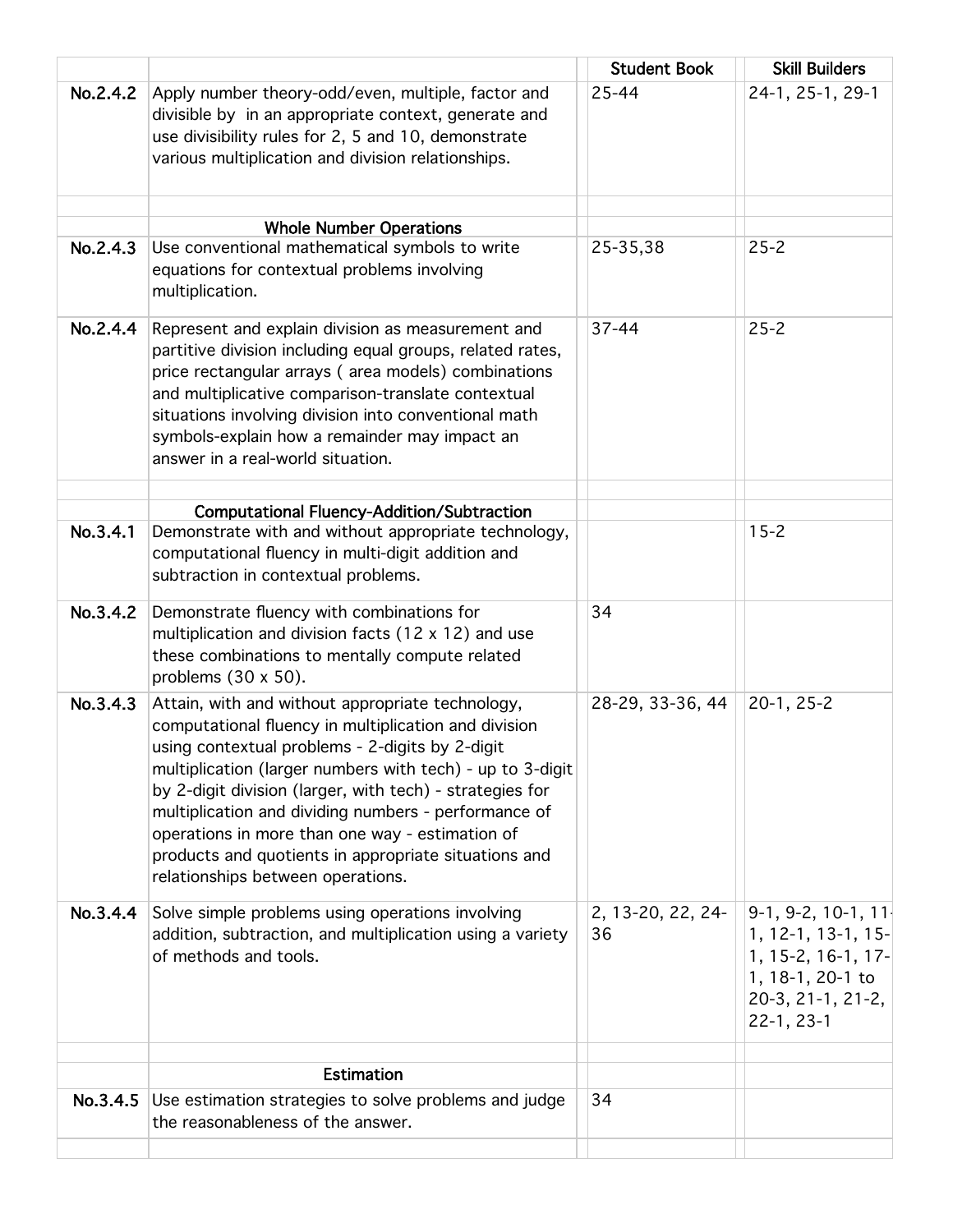|         |                                                                                                                                                                       | <b>Student Book</b> | <b>Skill Builders</b> |
|---------|-----------------------------------------------------------------------------------------------------------------------------------------------------------------------|---------------------|-----------------------|
|         | <b>ALGEBRA</b>                                                                                                                                                        |                     |                       |
|         | Recognize, Describe and Develop Patterns                                                                                                                              |                     |                       |
| A.4.4.1 | Identify a number that is more or less than any whole<br>number using multiples of 0, 100, and/or 1000.                                                               | 3                   | $2-1, 3-1, 6-1$       |
| A.4.4.2 | Use repeating and growing numeric and geometric<br>patterns to make predictions and solve problems.                                                                   | 3, 5, 8             | $2-1, 3-1, 6-1$       |
|         | Patterns, Relationships and Functions                                                                                                                                 |                     |                       |
| A.4.4.3 | Determine the relationship between sets of numbers<br>by selecting the rule (2-step rules in words).                                                                  | 3, 9                | $2-1, 3-1, 6-1$       |
|         | Expressions, equations and Inequalities                                                                                                                               |                     |                       |
| A.5.4.1 | Select and/or write number sentences (equations) to<br>find the unknown in problem-solving contexts involving<br>2-digt by 1-digit division using appropriate labels. | 38-44               | $25-2, 25-3$          |
| A.5.4.2 | Express mathematical relationships using simple<br>equations and inequalities greater than, less than and<br>equal and not equal)                                     |                     | $9-1, 9-2$            |
| A.5.4.3 | Use a variable to represent an unknown quantity in a<br>number sentence involving contextual situations and<br>find the value                                         | 39                  | $49 - 2$              |
|         |                                                                                                                                                                       |                     |                       |
| A.6.4.1 | <b>Algebraic Models and Relationships</b><br>Create a chart or table to organize given information<br>and to understand relationships and explain the results         | 63                  | $50-1$                |
|         |                                                                                                                                                                       |                     |                       |
| A.7.4.1 | Analyze Change<br>Identify, describe and generalize relationships in which<br>quantities change proportionally                                                        | 28-29, 33-34, 36    | $20-1$                |
|         | <b>GEOMETRY</b>                                                                                                                                                       |                     |                       |
|         | Characteristics/Properties 3-D/2-D/1-D                                                                                                                                |                     |                       |
| G.8.4.1 | Identify, describe and classify 3-D solids by properties<br>including the number of vertices, edges and shapes of<br>faces using models                               |                     | $40-1$                |
| G.8.4.2 | Identify regular and irregular polygons including<br>octagon                                                                                                          |                     | $39 - 2$              |
|         | <b>Geometric Relationships</b>                                                                                                                                        |                     |                       |
| G.8.4.3 | Identify, draw and describe a line, line segment, a ray,<br>an angle, intersecting, perpendicular, and parallel lines                                                 | $51 - 53$           | 35-1, 36-1, 37-1      |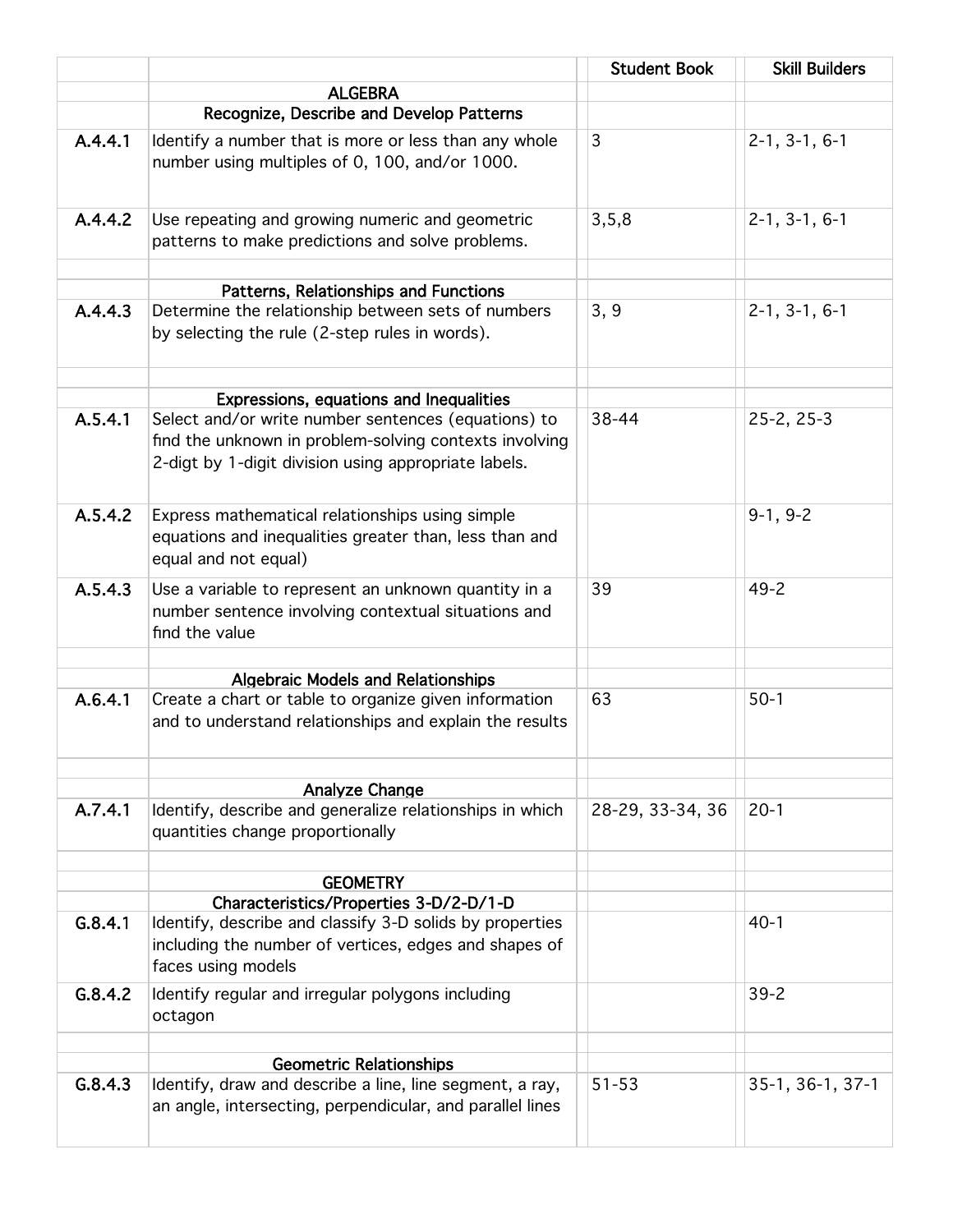|          |                                                                                                                                                                                 | <b>Student Book</b> | <b>Skill Builders</b> |
|----------|---------------------------------------------------------------------------------------------------------------------------------------------------------------------------------|---------------------|-----------------------|
| G.8.4.4  | Classify angles relative to 90 degrees as more than,<br>less than or equal to                                                                                                   | 53                  | $37-1$                |
|          |                                                                                                                                                                                 |                     |                       |
| G.9.4.1  | <b>Symmetry and Transformations</b><br>Determine the result of a transformation of a 2-D                                                                                        | 54                  | $39-1$                |
|          | figure as a slide (translation) flip (reflection) or turn<br>(rotation) and justify the answer                                                                                  |                     |                       |
|          | <b>Coordinate Geometry</b>                                                                                                                                                      |                     |                       |
| G.10.4.1 | Locate and identify points on a coordinate grid and<br>name the ordered pair (quadrant one only) using<br>common language and geometric vocabulary<br>(horizontal and vertical) |                     | $50 - 5$              |
|          | Spatial, Visualization and Models                                                                                                                                               |                     |                       |
| G.11.4.1 | Construct a 3-D model composed of cubes when given<br>an illustration                                                                                                           |                     |                       |
| G.11.4.2 | Create new figures by combining and subdividing<br>models of existing figures in multiple ways and record<br>results on a table                                                 |                     |                       |
|          | <b>MEASUREMENT</b>                                                                                                                                                              |                     |                       |
|          | Time/Calendar/Clock/Money/Temperature/ Tools and                                                                                                                                |                     |                       |
|          | <b>Attributes</b>                                                                                                                                                               |                     |                       |
| M.12.4.1 | Recognize that 60 seconds equals 1 minute                                                                                                                                       |                     | $41-1, 41-2$          |
| M.12.4.2 | Distinguish the temperature in contextual problems<br>using the Fahrenheit scale on a thermometer                                                                               |                     |                       |
| M.12.4.3 | Use the relationship among units of measurement--<br>length/capacity/weight                                                                                                     |                     | $44-1, 45-1$          |
| M.12.4.4 | Create and complete a conversion table to show<br>relationships between units of measurement in the<br>same system                                                              | 58-59               |                       |
| M.13.4.1 | Using a calendar to determine elapsed time from<br>month to month                                                                                                               |                     | $42 - 1$              |
| M.13.4.2 | Solve problems involving conversions between minutes<br>and hours                                                                                                               | 56                  | $41 - 2$              |
| M.13.4.3 | Restate the time in multiple ways given an analog clock<br>to the nearest 1-minute                                                                                              | 55                  | $41-1, 41-2$          |
|          |                                                                                                                                                                                 |                     |                       |
| M.13.4.4 | <b>Elapsed Time</b><br>Determine elapsed time to contextual situations to 5-                                                                                                    | 56                  |                       |
|          | minute intervals with beginning time unknown                                                                                                                                    |                     |                       |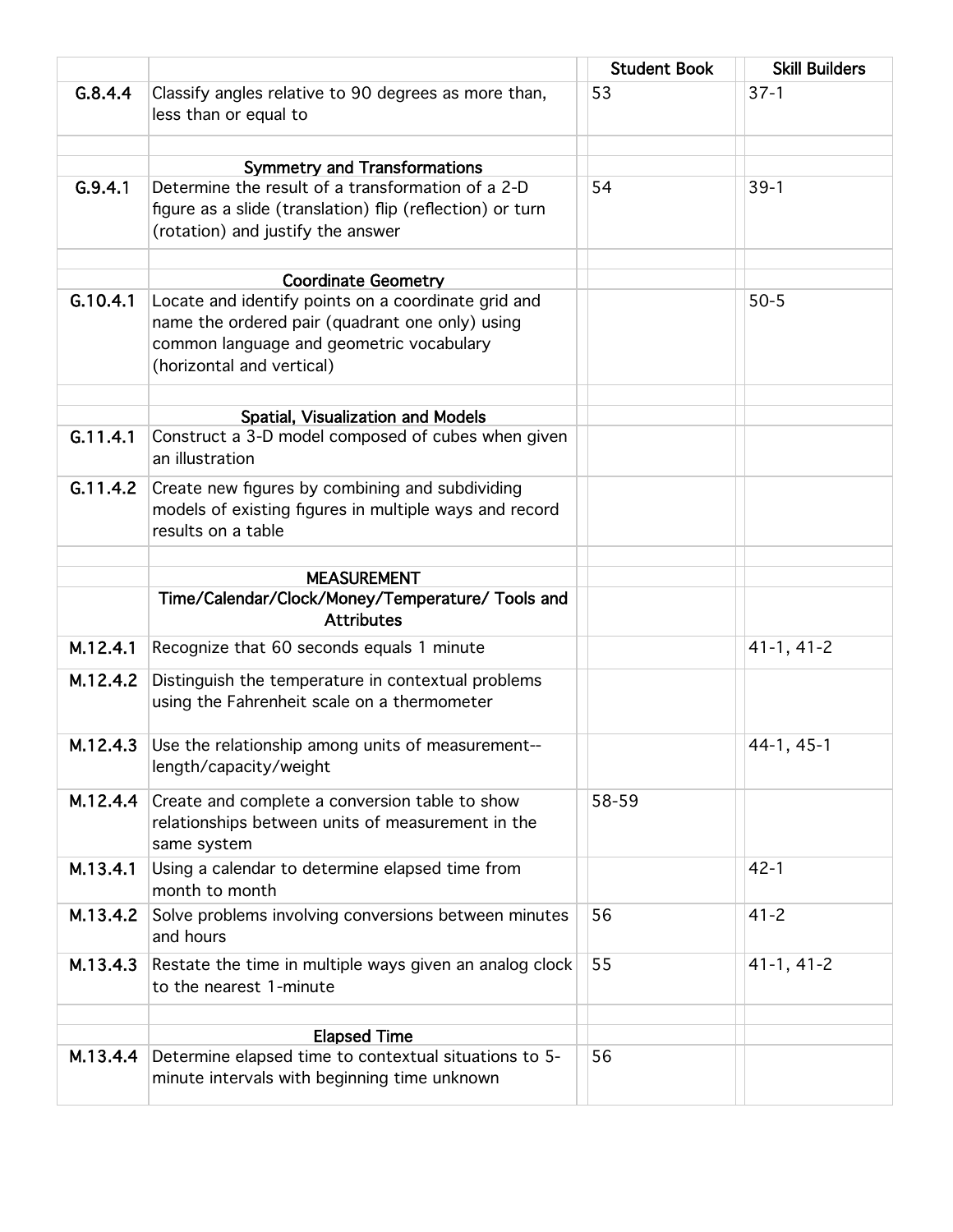|                          |                                                                                                                                                                                                                  | <b>Student Book</b> | <b>Skill Builders</b>       |
|--------------------------|------------------------------------------------------------------------------------------------------------------------------------------------------------------------------------------------------------------|---------------------|-----------------------------|
| M.13.4.5                 | Apply money concepts in contextual situations--<br>determine better buy--determine change back with the<br>least amount of currency--compare money                                                               | 24, 33              | 47-1, 47-2                  |
| M.13.4.6                 | Read temperatures on Fahrenheit and Celsius scales                                                                                                                                                               |                     |                             |
|                          | <b>Applications</b>                                                                                                                                                                                              |                     |                             |
| M.13.4.7                 | Use appropriate customary metric measurement tools<br>for length, capacity and mass                                                                                                                              | 57-60               | 43-1, 44-1, 45-1,<br>$46-1$ |
| M.13.4.8                 | Estimate and measure length, capacity/volume and<br>mass using appropriate customary and metric units                                                                                                            |                     | 43-1, 45-1, 46-1            |
|                          | Perimeter                                                                                                                                                                                                        |                     |                             |
| M.13.4.9                 | Use strategies for finding the perimeter of a rectangle                                                                                                                                                          | 60-61               | $46 - 1$                    |
|                          | Area                                                                                                                                                                                                             |                     |                             |
|                          | M.13.4.10 Use strategies for finding the area of a rectangle                                                                                                                                                     | 62                  | $46 - 2$                    |
|                          | M.13.4.11 Use strategies to find the volume (cubic units) of<br>rectangular prisms and cubes                                                                                                                     |                     |                             |
|                          | DATA ANALYSIS AND PROBABILITY                                                                                                                                                                                    |                     |                             |
|                          |                                                                                                                                                                                                                  |                     |                             |
|                          | <b>Collect, Organize and Display Data</b>                                                                                                                                                                        |                     |                             |
| 1                        | DAP.14.4. Create a data collection plan after being given a topic<br>and collect, organize, display, describe and interpret<br>simple data using frequency tables or line plots,<br>pictographs, and bar graphs. |                     | $50-1$                      |
|                          | Data Analysis                                                                                                                                                                                                    |                     |                             |
|                          | DAP.15.4. Represent and interpret data using pictographs, bar<br>graphs and line graphs in which symbols or intervals are<br>greater than one                                                                    | 63-64               | 50-1 to 50-3                |
| DAP.15.4.<br>$2^{\circ}$ | Match a set of data with graphical representation of<br>the data                                                                                                                                                 | 64                  |                             |
|                          | <b>Inferences and Predictions</b>                                                                                                                                                                                |                     |                             |
| 1                        | DAP.16.4. Make a prediction for a given set of data                                                                                                                                                              |                     | 50-4, 50-7                  |
|                          |                                                                                                                                                                                                                  |                     |                             |
|                          | Probability<br>DAP.17.4. Use fractions to predict probability of an event                                                                                                                                        |                     | 50-4, 50-7                  |
|                          |                                                                                                                                                                                                                  |                     |                             |